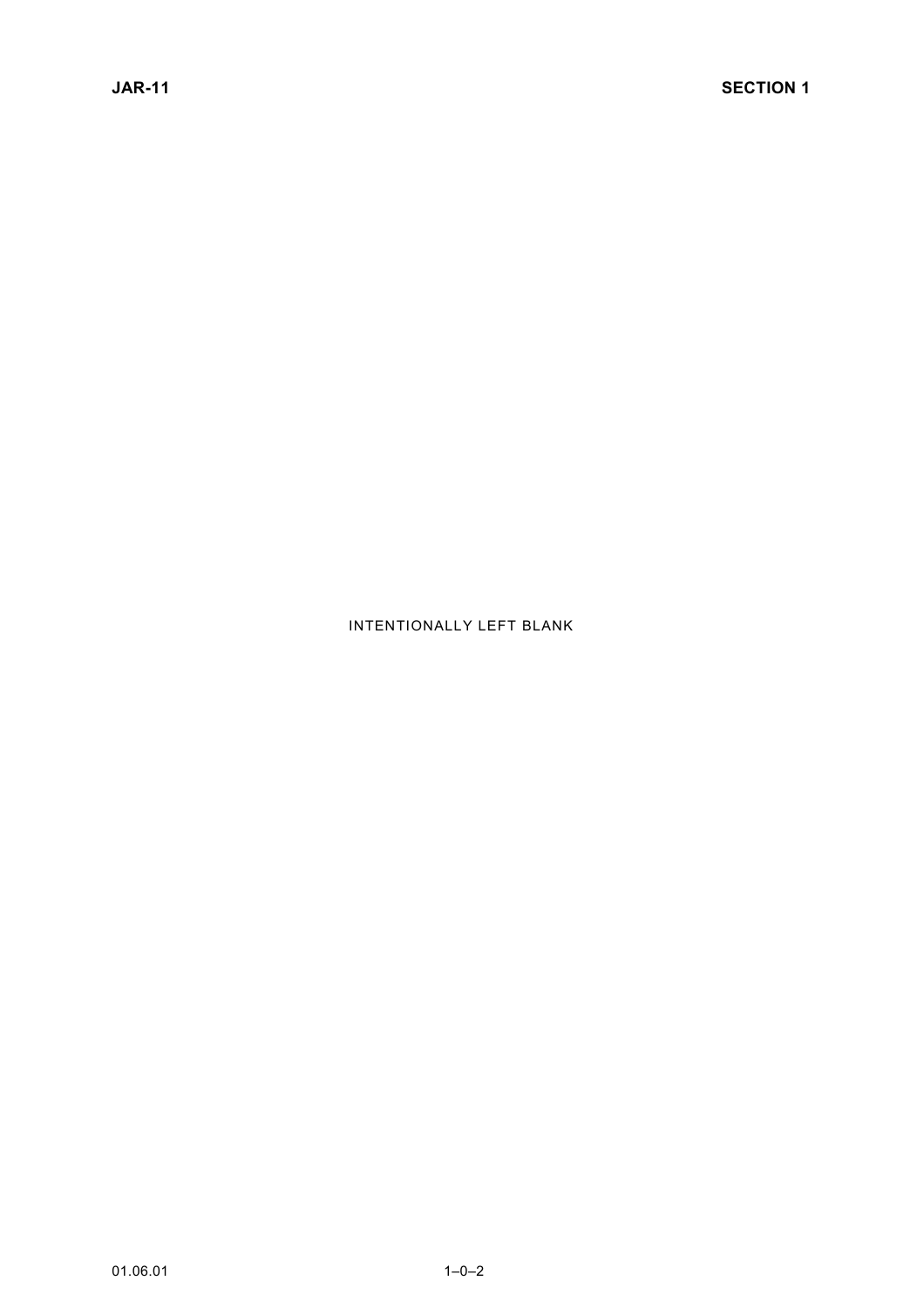## **SUBPART A – GENERAL**

#### **JAR 11.001 Applicability**

(a) JAR-11 prescribes the requirements applicable to:

(1) the retention by the Central JAA of documentation related to the development and production of JARs;

(2) the format and structure of JARs;

(3) the development of JARs and amendments to JARs until their publication by JAA;

(4) the contents of exemption paragraphs in the JARs;

(5) the Joint Implementation Procedures (reserved);

(6) the procedure for consultation on Special Conditions; and

(7) the development of ACJ until their publication by JAA.

(b) This JAR-11 becomes effective 01 June 2001, except for the provisions, related to Regulatory Impact Assessment, as referred to in JAR 11.065(b)(1) and JAR 11.075(b)(2), which will be effective on 1 January 2003.

#### **JAR 11.005 Terminology**

*ACJ (Advisory Circular Joint)*: Means an accompanying text, containing explanations, interpretations or acceptable means of compliance, in order to clarify and to provide guidance for the application of requirements

*Adoption:* Means the act of the competent body of the JAA pursuant to the Cyprus Arrangements, by which the administrative procedure for the establishment of a JAR or an amendment to a JAR is concluded and the JAR or an amendment to a JAR becomes eligible for external publication.

*A-NPA (Advance Notice of Proposed Amendment*): Means a document used to seek early advice from interested parties on a possible, future NPA.

*Exemption:* Means a statement in writing made by a national aviation authority, in accordance with a JAR, by virtue of which a requirement to comply with a legal obligation does not apply in the circumstances and subject to any conditions specified in the exemption.

JAR 11.005 (continued)

*Interested Parties:* Representative International Organisations whose members are subject to regulation in accordance with JARs.

*JAR (Joint Aviation Requirements):* Means the code containing requirements and the associated advisory circular joint (ACJ).

*JIP (Joint Implementation Procedure):* Working methods for national aviation authorities which, if followed, are intended to make a single compliance findings investigation acceptable to all these authorities.

*NPA (Notice of Proposed Amendment):* Means a document used to propose new JARs and/or amendments to existing JARs.

*Working Party:* Means a group of people in charge of developing JAA material according to the terms of reference defined by the body to which the working party reports.

#### **JAR 11.010 Retention of documentation: General**

In respect of the JAA regulatory and related procedures such documentation shall be maintained by the Central JAA in order to enable the JAA to show the justification for its decisions and to show that the proper procedures have been followed.

#### **JAR 11.015 The Central JAA files**

(a) A full set of all published JARs, both current and superseded, shall be retained by the Central JAA indefinitely.

(b) A file for each proposed NPA containing the following information shall be retained indefinitely by the Central JAA (see ACJ 11.015(b)):

(1) The submission initiating the NPA;

(2) Relevant correspondence;

(3) The published NPA including justification; and

(4) A Comment/Response Document, as referred to in JAR 11.070.

(c) A file for each Working Party containing the following information shall be retained by the Central JAA:

(1) Terms of Reference of the Working Party referred to in JAR 11.060 or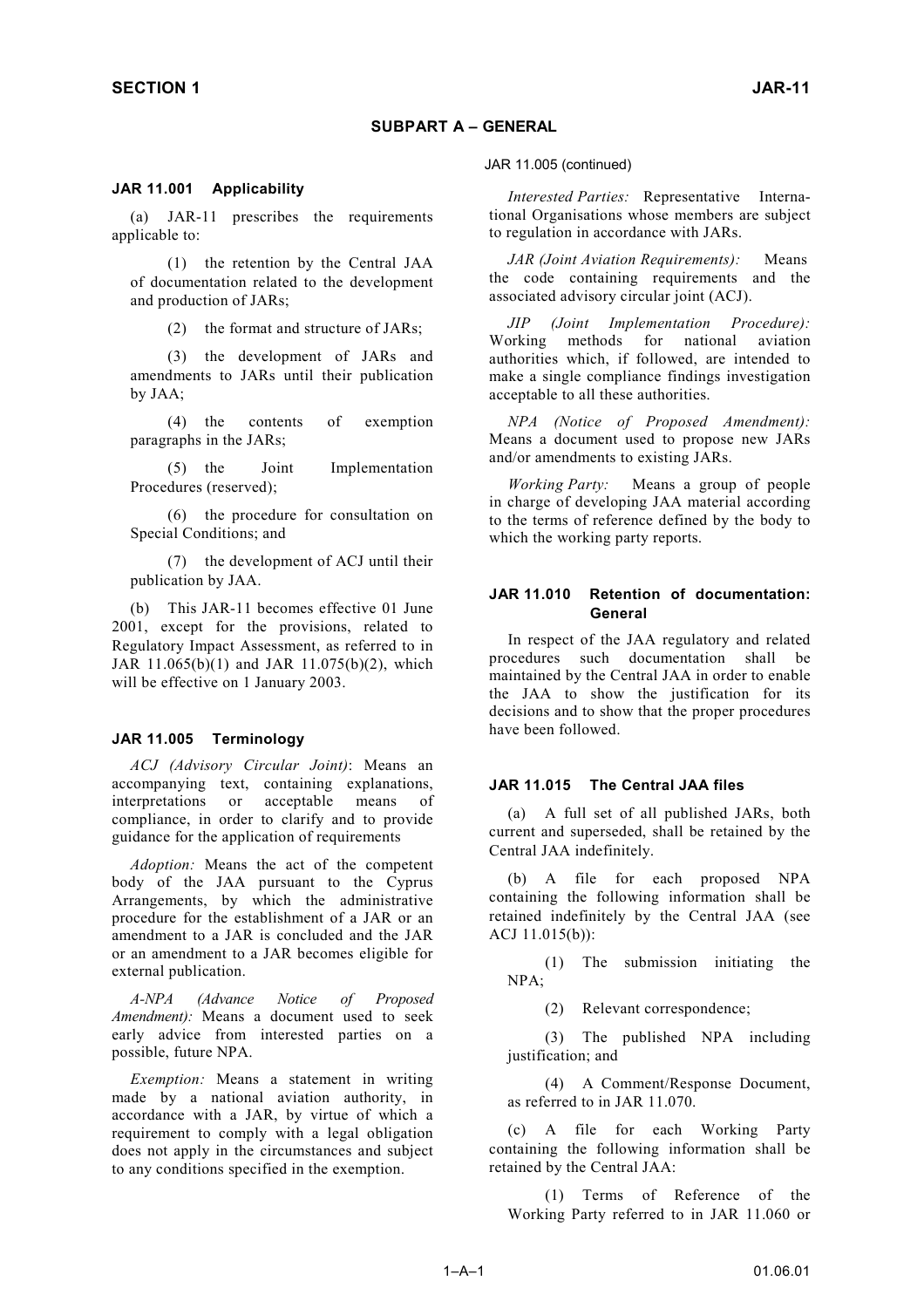JAR 11.015(c) (continued)

other authorising statement (for an indefinite period) (see ACJ 11.015(c)(1));

(2) Notes of the Working Party meetings (for an indefinite period);

(3) Documents submitted to the Working Party and discussed under specific items (for at least 10 years); and

(4) Correspondence files (for at least 10 years).

## **JAR 11.020 Conditions of Access to information**

(a) Access to information kept under 11.015(a) and (b) must be limited by practical considerations (See ACJ 11.020(a)).

(b) Access to information kept under 11.015(c) is limited to Authorities and Interested parties (See ACJ 11.020(b)).

## INTENTIONALLY LEFT BLANK INTENTIONALLY LEFT BLANK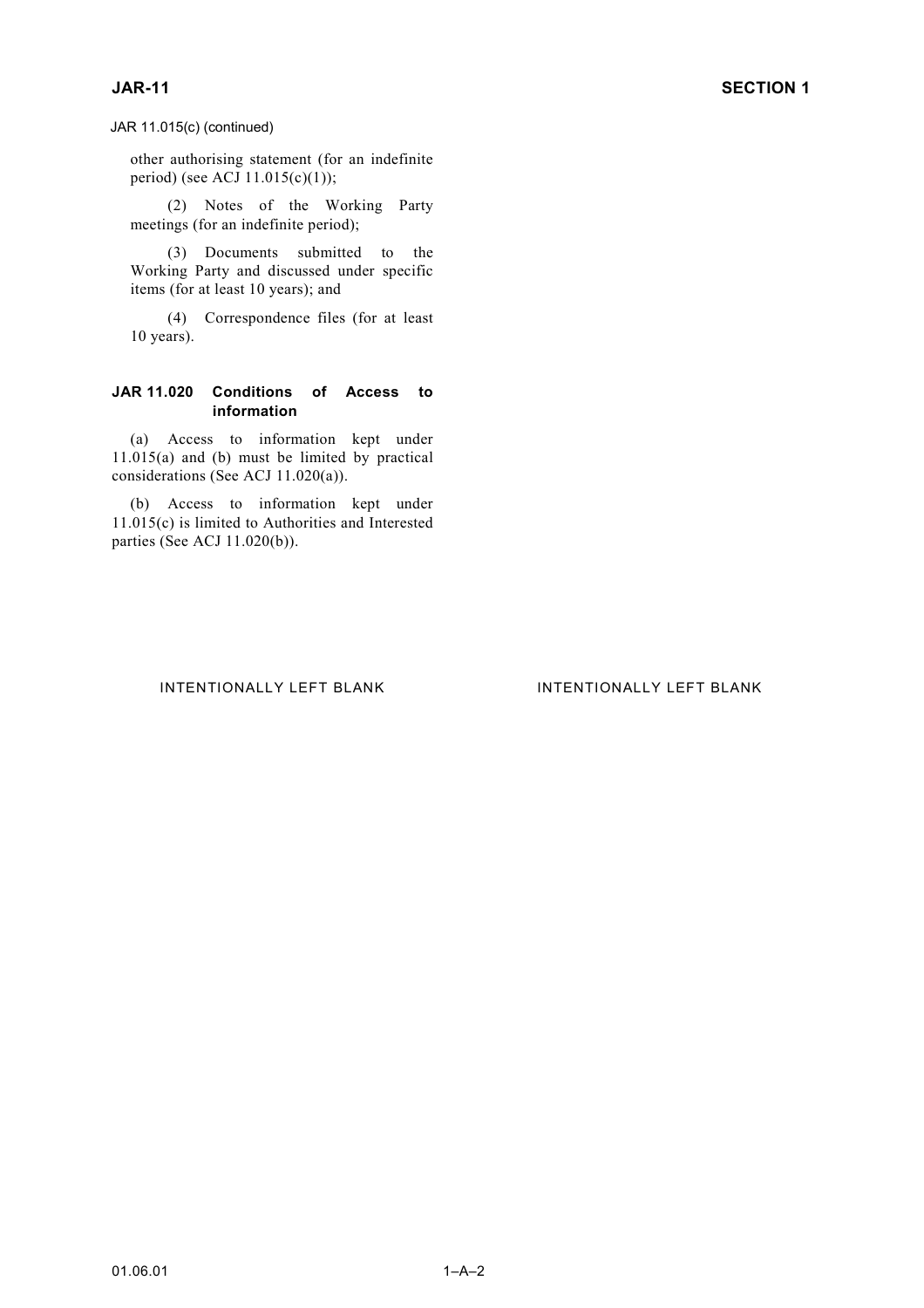#### **SUBPART B – JOINT AVIATION REQUIREMENTS**

#### **JAR 11.025 General**

This Subpart prescribes requirements for:

(a) The Format and Structure of JARs; and

(b) The development, adoption and publication of new JARs and amendment to a JAR by the JAA.

#### **JAR 11.030 Structure**

Each JAR must consist of:

- (a) A preamble;
- (b) A Section One containing requirements;

(c) A Section Two containing Advisory Circular Joint, if appropriate.

#### **JAR 11.035 (Reserved)**

#### **JAR 11.040 Preamble**

(a) The purpose of the Preamble is to present, following the initial adoption of a JAR, a summary of the contents of the amendments made to the JAR (see ACJ 11.040(a)).

(b) The Preamble has no regulatory status.

### **JAR 11.045 Section One** (See ACJ 11.045)

(a) The Section One of a JAR will only contain requirements. When appendices to requirements are used they also have the same status as the requirement with which they are associated.

(b) Section One must include the scope of applicability and dates of effectivity of the JAR and allow for a transition period (See ACJ 11.045)(b)).

(c) If it is to be permitted that an exemption may be granted from any provision of a JAR, the Section One of that JAR must include a provision which conforms with Appendix 1 to Subpart B (See ACJ 11.045(c)).

#### **JAR 11.050 Section Two**  (See ACJ 11.050)

(a) Section Two of a JAR contains material that is not requirements such as acceptable JAR 11.050(a) (continued)

means of compliance and interpretative and explanatory material.

(b) Status and development of Section Two material are defined in Subpart E.

(c) ACJ material which applies to more than one JAR may be placed in a specific JAA document. Such material will be developed in the same way and have the same status as material appearing in Section 2 of a JAR.

#### **JAR 11.055 Initiation of a new JAR or amendments to a JAR**

(a) Any person or organisation may propose the development of a new JAR or an amendment to a JAR.

(b) Any proposal must be sent to the Central JAA and the Central JAA must acknowledge each proposal.

(c) Any proposal must include a justification (see ACJ 11.055(c)).

(d) *Initiation*

(1) *For a new JAR:* The decision to initiate the development of a new JAR will be made by the JAAB based on a co-ordinated advice from Central JAA and the relevant JAA bodies. Before taking its decision the JAAB shall consult Interested Parties.

(2) *For amendment to a JAR:* The decision to initiate the development of an amendment to JAR will be made by the Central JAA in co-ordination with the relevant Sectorial Team.

(e) *Rationale*

(1) *For a new JAR:* The decision of the JAA body referred to in paragraph  $(d)(1)$ and its rationale must be published (See ACJ  $11.055(e)$ :

> (i) If the JAAB agrees to the proposal, this takes the form of Terms of Reference for the Working Party (See ACJ 11.055(e)). The Terms of Reference shall include Tasks, Composition, Working Methods, Timescales to complete the tasks and Reporting.

> (ii) If the JAAB body rejects the proposal, this takes the form of a response to the author of the proposal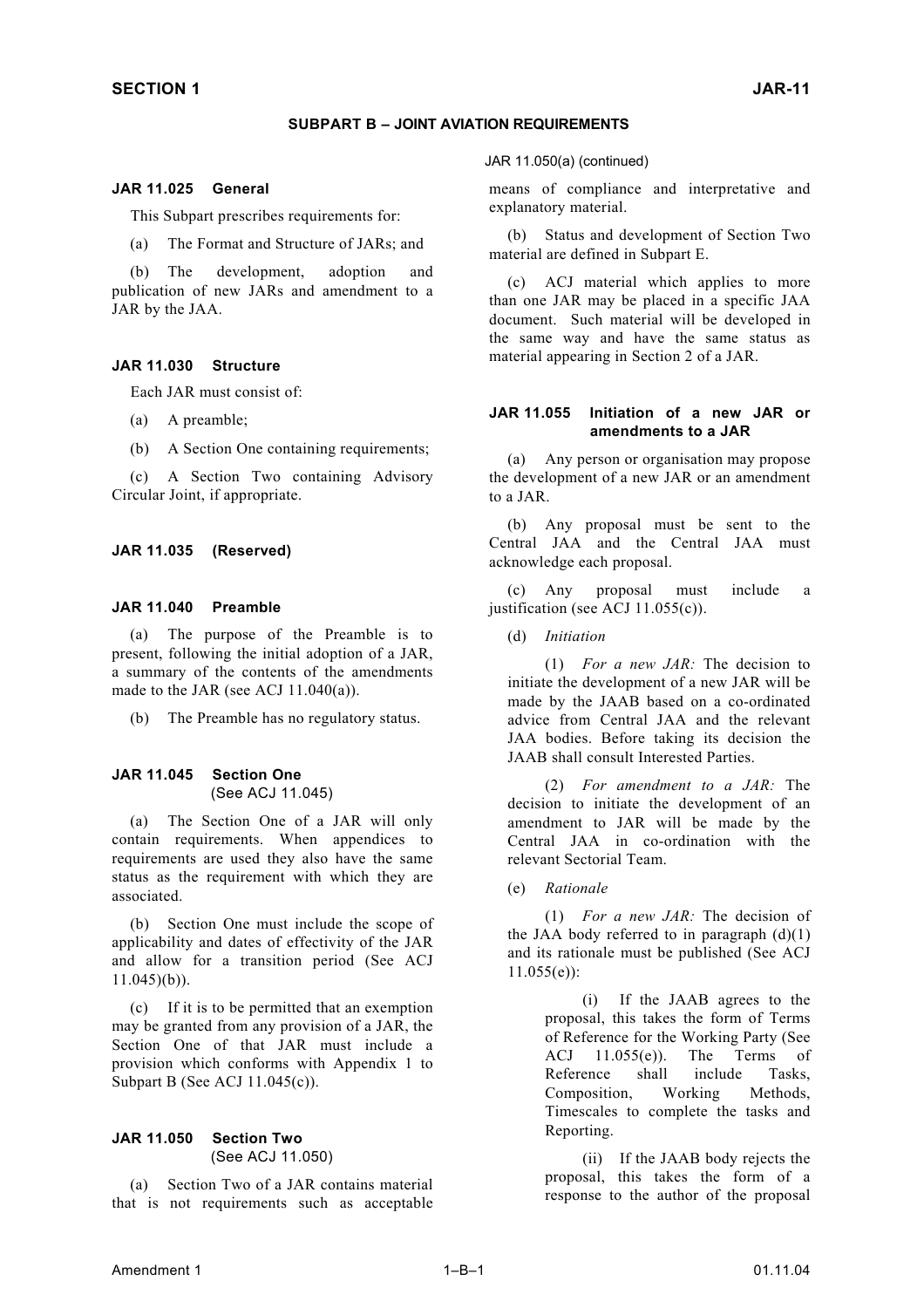JAR 11.055(e) (continued) JAR 11.060 (continued)

with copies to representatives of Interested Parties.

(2) *For amendments to a JAR:* Decisions will be published together with the rationale - this will take the form of Terms of Reference. If the proposal is rejected, this decision will take the form of a response to the author of the proposal with copies to representatives of Interested Parties.

(f) *Set-up of a Working Party* 

(1) *For a new JAR:* Where necessary the Central JAA will organise the set up of the Working Party (See ACJ 11.055(f)(1)). (4) Resolution of any interface issues the Working Party (See ACJ 11.055(f)(1)).

(2) *For amendments to a JAR:* The Central JAA will organise appropriate action (See ACJ 11.055(f)(2)).

to all JAA National Authorities, a representative of the Central JAA, representatives of Interested Parties, representatives of the European Commission and other organisations (including non JAA Authorities) whose participation can contribute to the work of the Working Party.

## **JAR 11.060 Drafting of a new JAR or amendments to a JAR**

(a) A new JAR or amendments to a JAR must be drafted by the Working Party in accordance with the terms of reference required by JAR 11.055(e). The Working Party may propose changes to the terms of reference to the Central JAA as justified by the progress of their work. The Central JAA will inform the JAAB on the decision it has taken with regard to the proposed amendment of the terms of reference.

(b) A Working Party must work in accordance with generic working procedures addressing at the least the following issues:

(1) Chair/Secretary elections; Section Two.

(2) Obtaining of consensus and (c) *Consultation* resolution of conflicts; and (1) The decision that the NPA is

(3) Preparation of minutes.

Each Working Party must define its own detailed working methods (See ACJ 11.060(b)).

(c) In case a Working Party has determined the timeframe will be exceeded, it will seek further guidelines from the Central JAA.

(d) Drafting must comply with the accepted JAR-format and rules of construction as defined by JAR 11.030 to JAR 11.050.

(e) Drafting must take into account the following principles:

(1) Systematic consideration of ICAO Standards and Recommended Practices;

(2) Harmonisation with other Authorities and International Organisations in compliance with JAA policies;

(3) Systematic consideration of an implementation programme defining a transition period and taking into account translation delays;

with existing JARs;

(5) Member States' legal systems and European Union legal system; and

(6) Consistency with the JAA (3) The Working Party must be open  $(8)$  Consistency with the 3

## **JAR 11.065 Consultation for new JARs or amendments to a JAR**

(a) Consultation in order to elicit comments must be made through the Notice of Proposed Amendment (NPA) process.

(b) The Notice of Proposed Amendment must be sent by the Working Party Chair to the relevant Sectorial Director and must contain the following elements (see ACJ 11.065(b)):

(1) Explanatory note describing the development process, significant or contentious or interface issues, the situation with respect to ICAO Standards and Recommended Practices and relative to harmonisation with other Authorities or International Organisations, **[ ]** and a Regulatory Impact Assessment.

(2) Proposed Section One or amendments to Section One, and if appropriate, Section Two or amendments to

mature for consultation will be taken by the Central JAA in co-ordination with the relevant Sectorial Teams. (See ACJ  $11.065(c)(1)$ ).

(2) The decision referred to in subparagraph (c)(1) shall be taken without unnecessary delay and in accordance with the time schedules included in the defined Terms of Reference mentioned in JAR 11.055(e)(1),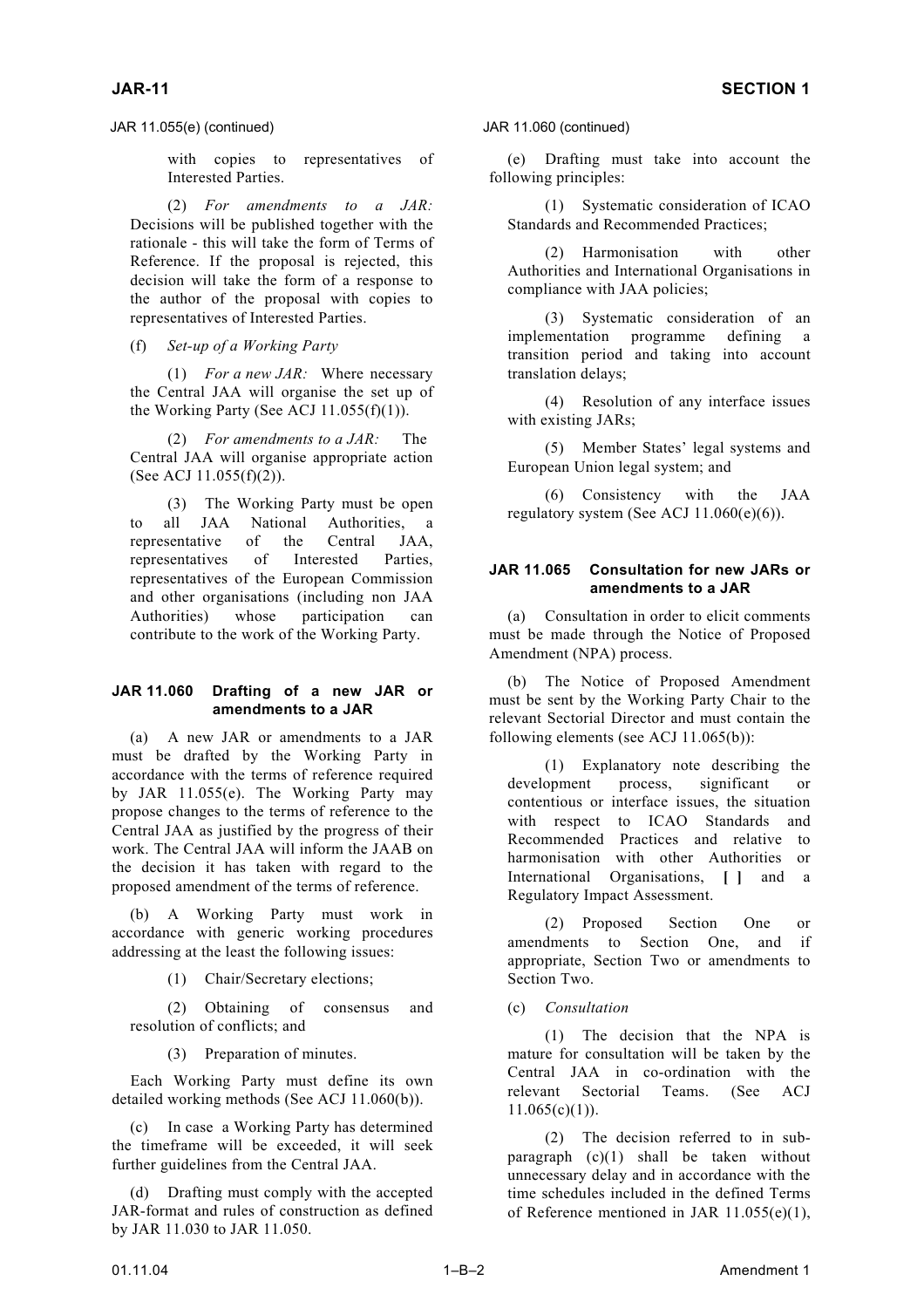and the need to fit in with the meeting schedules of the JAA Committee.

(3) If the decision referred to in subparagraph  $(c)(1)$  indicates that the NPA is not mature for consultation, the Central JAA shall refer the NPA back to the relevant Sectorial Team.

(d) The Notice of Proposed Amendment (NPA) will be circulated by the JAA Regulation Division to the National Authorities, the organisations represented in the Interested Parties Advisory Panel, selected Foreign Organisations and Authorities, the European Commission and to those persons that are subscribers to the NPA process.

(e) Duration of the Consultation is 3 months but may be extended if deemed necessary by the bodies referred to in paragraph  $(c)(1)$ . The Regulation Division may also agree to extend the duration of consultation defined above upon receipt of justified request (see ACJ 11.065(e)).

(f) Comments must be sent to the JAA Regulation Division and must contain the following elements (See ACJ 11.065(f)):

(1) NPA Number;

(2) Position of the commentor, relative to the proposal;

(3) Proposed text/comment (if any) with reasons for proposed text/comment; and

(4) Identification of the commentor.

[Amdt. 1, 01.11.04]

## **JAR 11.066 Advance Notice of Proposed Amendment (A-NPA)**

(a) Prior to the consultation as provided for in JAR11.065 the Regulation Director may decide to initiate a consultation process through the Advance Notice of Proposed Amendment (A-NPA) process.

(b) The decision will have arisen from a need to broadly discuss new concepts or the needs for further information or data to assist in the drafting of a formal NPA.

(c) An A-NPA proposal will contain: an explanatory note (including a justification for using the A-NPA process), a preliminary of the new JAR or amendment of a JAR, a preliminary proposal for an ACJ.

(d) An A-NPA proposal will be circulated for comments according to JAR 11.065. The duration of consultation will be determined by the Regulation Director and will be at least one month. The Regulation Director may extend the duration of consultation.

(e) The Regulation Director may adapt the number of parties to be consulted, according to the scope of the NPA.

The status of an A-NPA is regarded to be of pre-legislative or pre-regulatory act. The initiation of an A-NPA procedure does not affect any obligation or privilege provided for under JAR 11.065. The paragraphs (a) and (b) of JAR 11.070 are accordingly applied.

## **JAR 11.070 Review of Comments for new JARs or amendments to a JAR**

(a) Comments received must be sent by the Regulation Division to the Working Party.

The Working Party shall determine the time frame needed for the review of comments and inform the Central JAA. If in the course of the review process it appears that time frame may not be sufficient the Working Party shall inform the Central JAA and seek further guidance. (See ACJ 11.070(c))

(c) The Working Party must review the comments and document the responses thereby establishing a Comment/Response Document. (See ACJ 11.070(b)).

(d) The Comment/Response Document will be made available to all commentors who participated in the consultation process in accordance with JAR 11.065 to inform them of the results of their comments.

(e) If the result of the review of comments is that the final text is significantly different from that circulated in accordance with JAR 11.065, the Working Party must consider another consultation in accordance with JAR 11.065. (See ACJ 11.070(e)).

## **JAR 11.075 Adoption of a JAR or amendments to a JAR**

(a) The decision to adopt a JAR or amendments to a JAR must be taken by the JAAC in accordance with the applicable rules of procedures based on a proposal from the Central JAA in co-ordination with the relevant Sectorial Teams. The JAAC may decide to adopt the JAR or any amendment to the JAR or to task the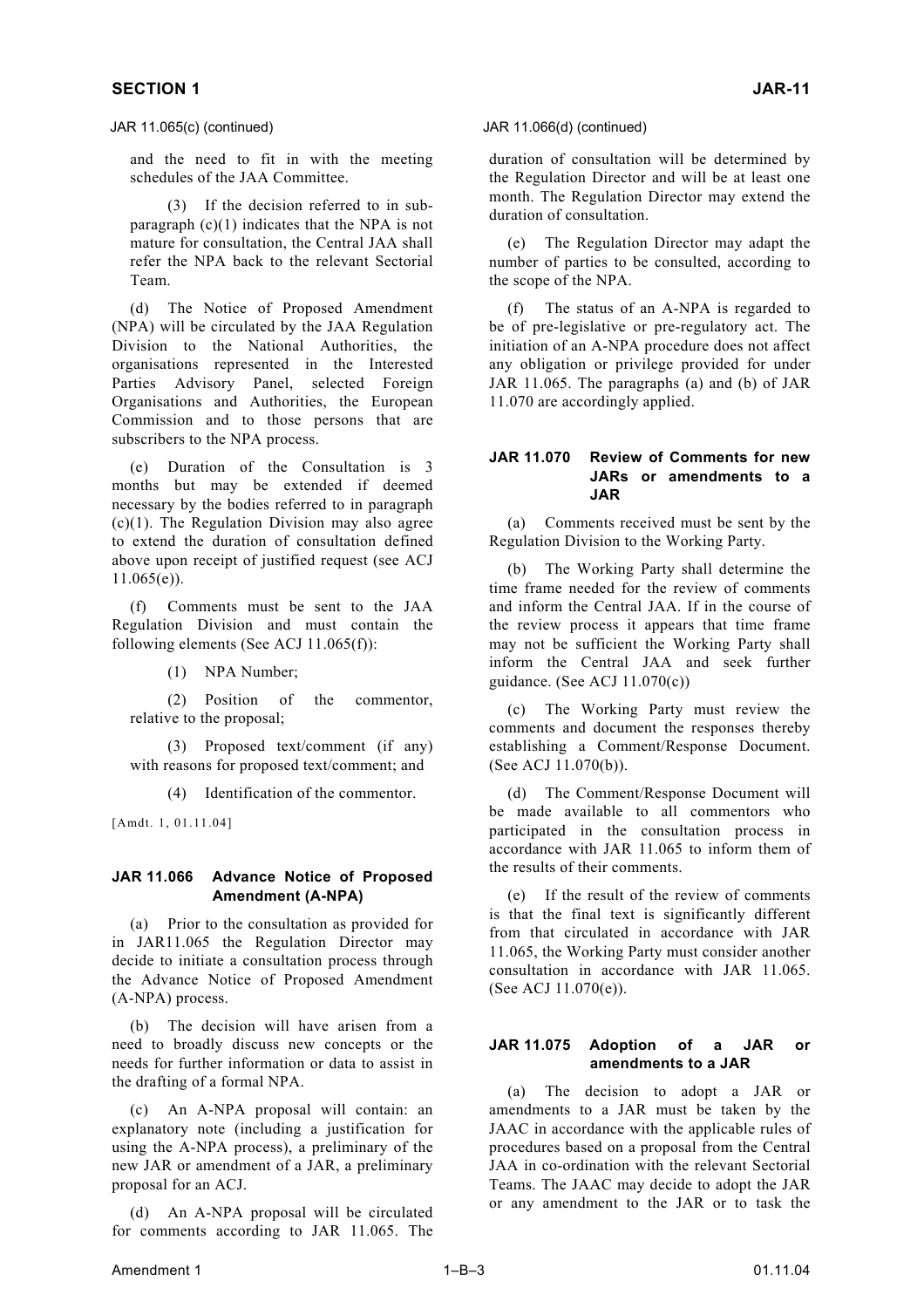## JAR 11.075(a) (continued) JAR 11.080 (continued)

Working Party with further work or to decide to consult again in accordance with JAR 11.065.

The JAAC must be provided with the following through the Central JAA at least 2 months before the decision to adopt a JAR or amendments to a JAR is planned to be taken: (d) The text of the National Variant shall be

issued with the relevant JAR. (1) The final Draft of the JAR or

(2) A presentation note describing the JAA within one year from decia major changes compared to the corresponding NPA, remaining contentious or interface issues, situation relative to ICAO Standards And Recommended Practices, situation relative to Harmonisation, Regulatory Impact Assessment addressing major differences compared to the corresponding NPA and a future work programme, co-ordination with European Commission relative to dates of effectivity and transition period (See ACJ  $11.075(b)(2)$ ; and

(3) The Comment/Response Document as required by JAR 11.070 (See ACJ 11.075(b)(3) and (c)).

(c) The JAR when adopted will be signed on behalf of the JAAC by its Chair (See ACJ  $11.075(b)(3)$  and (c)).

## **JAR 11.080 Publication of new JARs and amendments to a JAR**

(a) The Central JAA will organise the publication of new JARs and the amendments to a JAR.

(b) The Comment/Response Document required by JAR 11.070 will be published with the first issue of the JAR or an amendment thereto.

(c) Publication shall take place within 3 months after adoption.

## **JAR 11.085 Declaration of National Variants in new JARs or amendments to a JAR**

(a) National Variant is a national requirement or regulation imposed by a country in addition to or instead of a JAR.

The formal declaration by the National Authority must be made when the JAAC is adopting the JAR or the amendment to a JAR. The declaration must be recorded in the minutes of the meeting of the said JAA body, together with supporting rationale.

(c) The actual text of the National Variant must be provided to the Central JAA not later than one month after the meeting referred to in subparagraph (b), together with supporting rationale.

amendments to the JAR; (e) The National Authority must propose to the JAA within one year from declaration a

> (f) The solution achieved on the proposals by the National Authority shall be published within two months of the date applicable under (e).

> (g) When in the course of the implementation of a JAR, a National Variant is required, the National Authority shall declare this National Variant at the earliest possible meeting of the JAAC. The paragraphs  $(b)$  to  $(f)$ included are accordingly applicable.

> (h) The JAA shall annually publish a report listing all National Variants and proposed solutions and progress towards their elimination.

> National authorities and interested parties shall be notified as soon as possible, and within two months, of the actual text required by (c) above.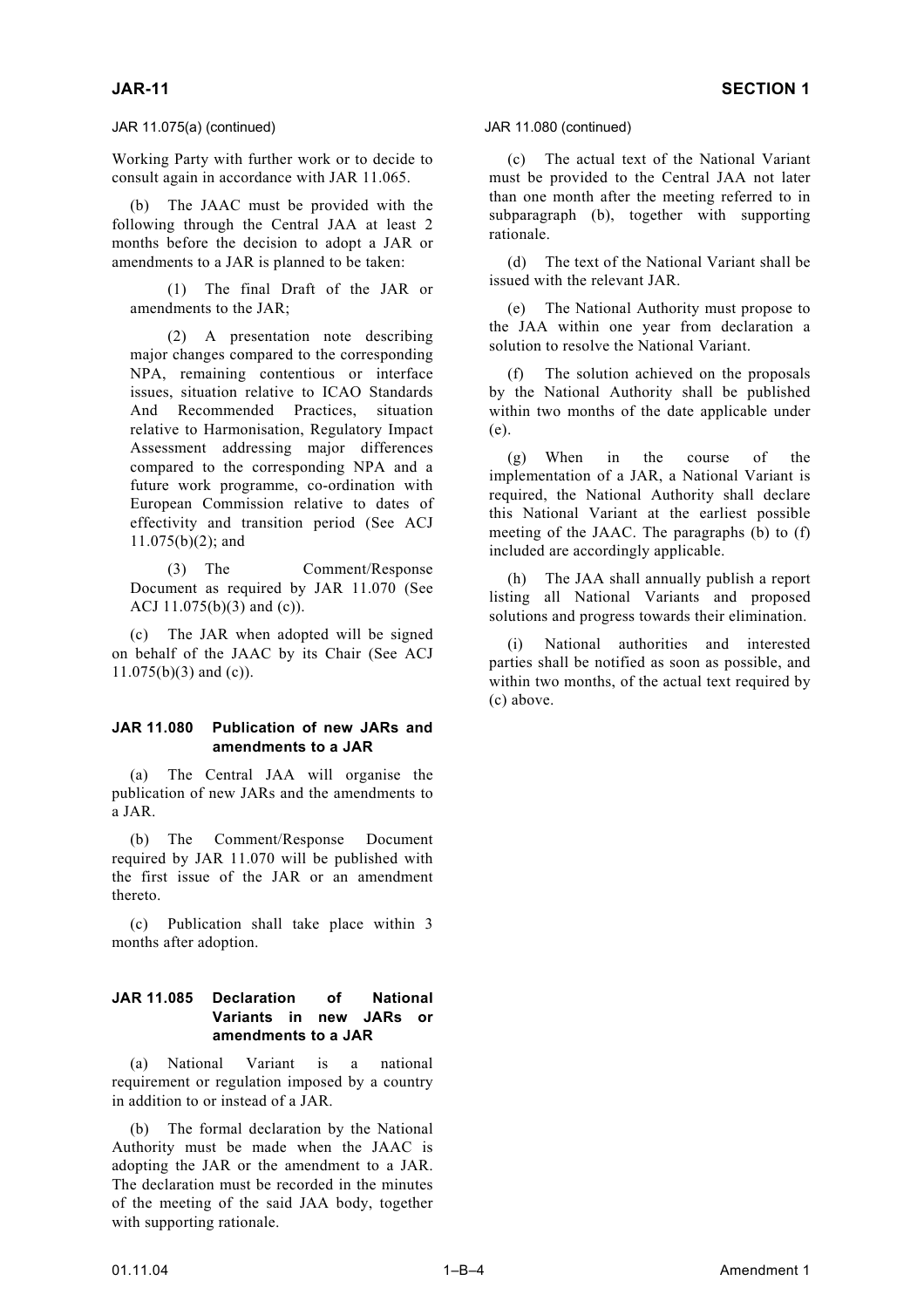## **Appendix 1 to JAR-11 Subpart B**

### **1. Insert in JAR**

(a) *Power to grant and the effect of Exemptions*

(1) Provided it is satisfied that an acceptable level of safety will be maintained the Authority may in exceptional circumstances grant an exemption from any requirement contained in this JAR [other than

(2) An exemption shall have effect for the period stated therein.

(b) *Application and Justification*

(1) Any person may apply for an exemption, according to the national

(2) The applicant must set out the requirement from which the exemption is sought, explain the interests of the applicant in the action requested including the nature and extent of the relief sought and any information or arguments available to the applicant to support the action. This information or arguments must describe any action to be taken by the applicant to mitigate any effect on safety or provide compensation for any such effect.

(c) *Grant of Exemption*

(1) An exemption must be in writing and must be signed by the Authority. It may be granted subject to such conditions as the Authority thinks fit. **3. Insert in JIP for the JAR** 

(2) A summary of any exemption (a) *Control Mechanism* which is granted shall be made available by the Authority to every interested person, industry or organisation who or which asks for it.

## **2. Insert in ACJ for the JAR** which it has been notified

(a) For the purpose of this JAR, a short term exemption is one granted for six months or less and a long term exemption is one granted for more than six months.

(b) A long term exemption should be applied for on a standardised JAA prescribed form to assist with data management. Short term exemptions should normally also be applied for on such form but in the event of urgent action where that is not practicable the form can be dispensed with; with the agreement of the Authority.

(c) Typically, there may be a set of circumstances which were unanticipated at the time the requirement was drawn up or circumstances such that imposition of the requirement would result in restrictions unnecessary for the purpose of ensuring an acceptable level of safety for the particular operation. Exemptions should not be used simply to reduce the burden or cost of compliance where there are no such exceptional circumstances.

-- Working Group drafting JAR to decide]. (d) The Authority should consider imposing substitute conditions or if not possible consider imposing mitigating or otherwise compensating the exempted condition, e.g. by providing that no passengers should be carried or that the flight should not take place over a congested area.

exemption, according to the hanonal (e) Sufficient details of the exemption application procedure. should be made available so that the rationale is understandable and in particular so that any interested party would appreciate the type of circumstances in which an exemption may be granted. However, care should be taken not to disclose personal or sensitive details concerning the applicant for the exemption including in particular, the name and address of the applicant and medically or commercially confidential information. The purpose is to ensure that noone is unfairly disadvantaged because they were unaware that an Authority would be prepared to grant an exemption in particular circumstances and had granted such an exemption to a competitor.

(1) A copy of every exemption granted should be submitted to the Central JAA within 14 days.

(2) The Central JAA should publish three times a year all long term exemptions of

(3) The JAA should retain copies of all short term exemptions with which it has been copied for a period of two years and make copies available for inspection on request to any person.

(4) In determining the period for which an exemption is granted, there should be included the period of any prior similar exemption granted in respect of the same person/organisation/aircraft in force during the previous 12 months or longer depending on maximum period adopted.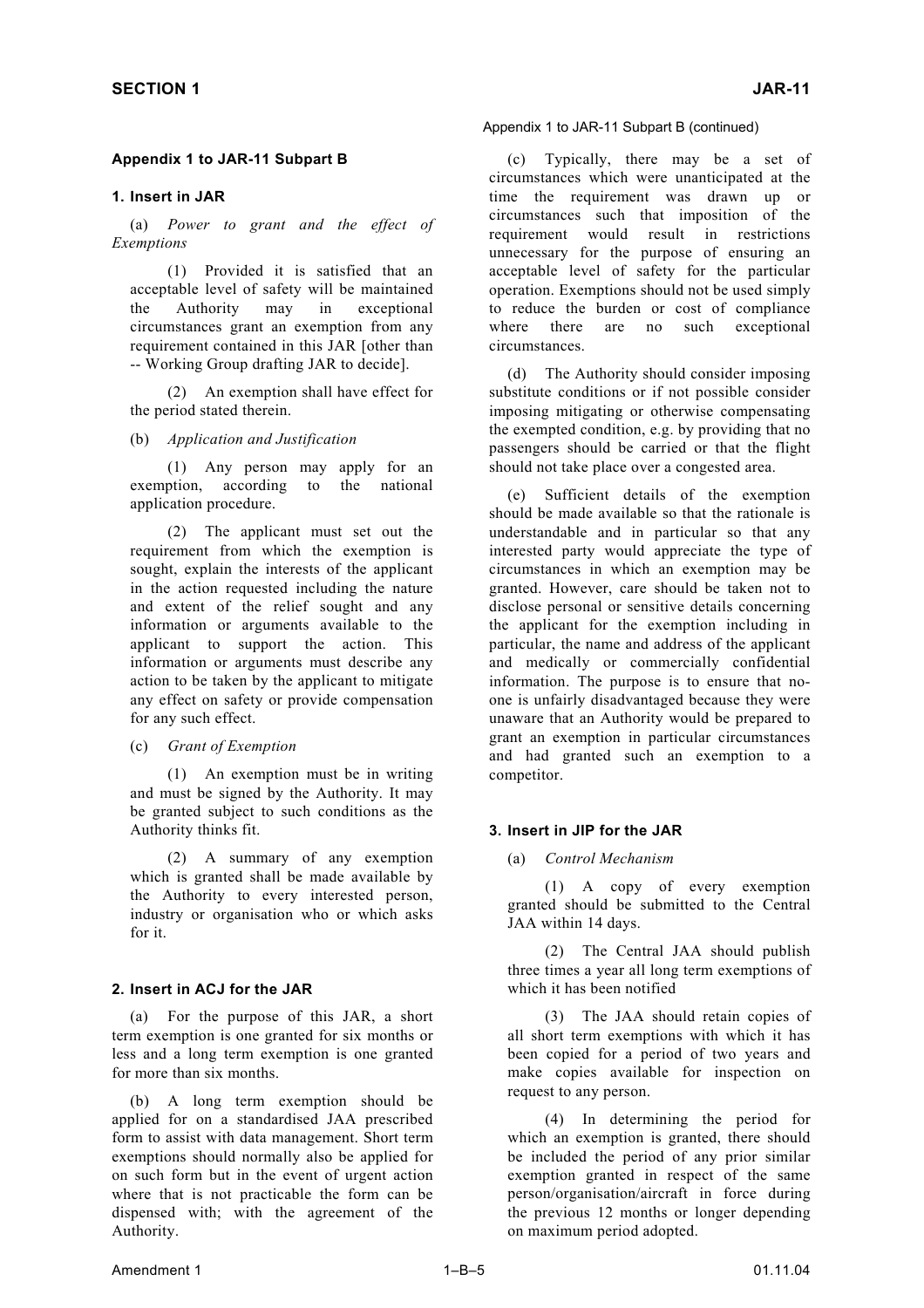Appendix 1 to JAR-11 Subpart B (continued)

(5) The Central JAA should arrange for a review of all long term exemptions. It<br>will analyse them and make will analyse them and make recommendations. It will establish a standardisation review team for this purpose which will also audit short term exemptions granted by Authorities.

(6) The role of the Regulation Director and the Regulation Sectorial Team should be described.

(7) After receipt, the Central JAA should when appropriate refer exemptions to the relevant Working Group.

(8) The result of the review should indicate if an NPA should be initiated.

(9) The need for some mechanism for requesting the National Authority to withdraw the exemption should be considered.

(10) Special procedures for "joint exemption" where subject matter has been certificated jointly, e.g. type certification under JAR-21, should be considered.

(11) Each Exemption should specify its maximum duration. The specialist review team may make recommendations to the Central JAA in co-ordination with the relevant Sectorial Team to initiate NPA action, to withdraw the exemption, to advise that the exemption may remain but similar exemptions should not be granted in future; or that the exemption may remain in force and similar exemptions will be acceptable in future.

(b) Every Member Authority of JAA shall continue to accord mutual recognition notwithstanding the granting of an exemption by any full Member of JAA.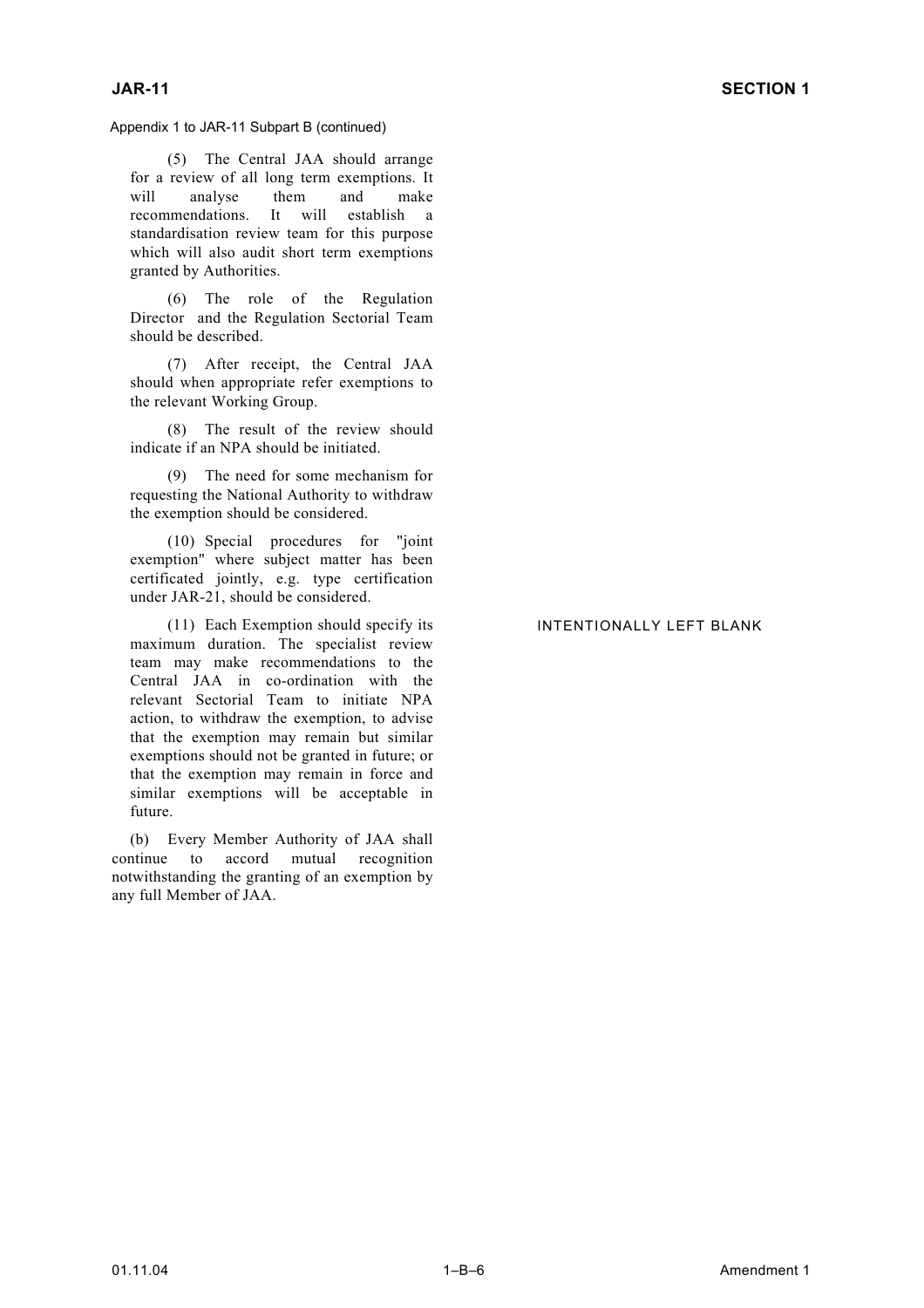# **SUBPART C – JOINT IMPLEMENTATION PROCEDURES**

**(RESERVED)**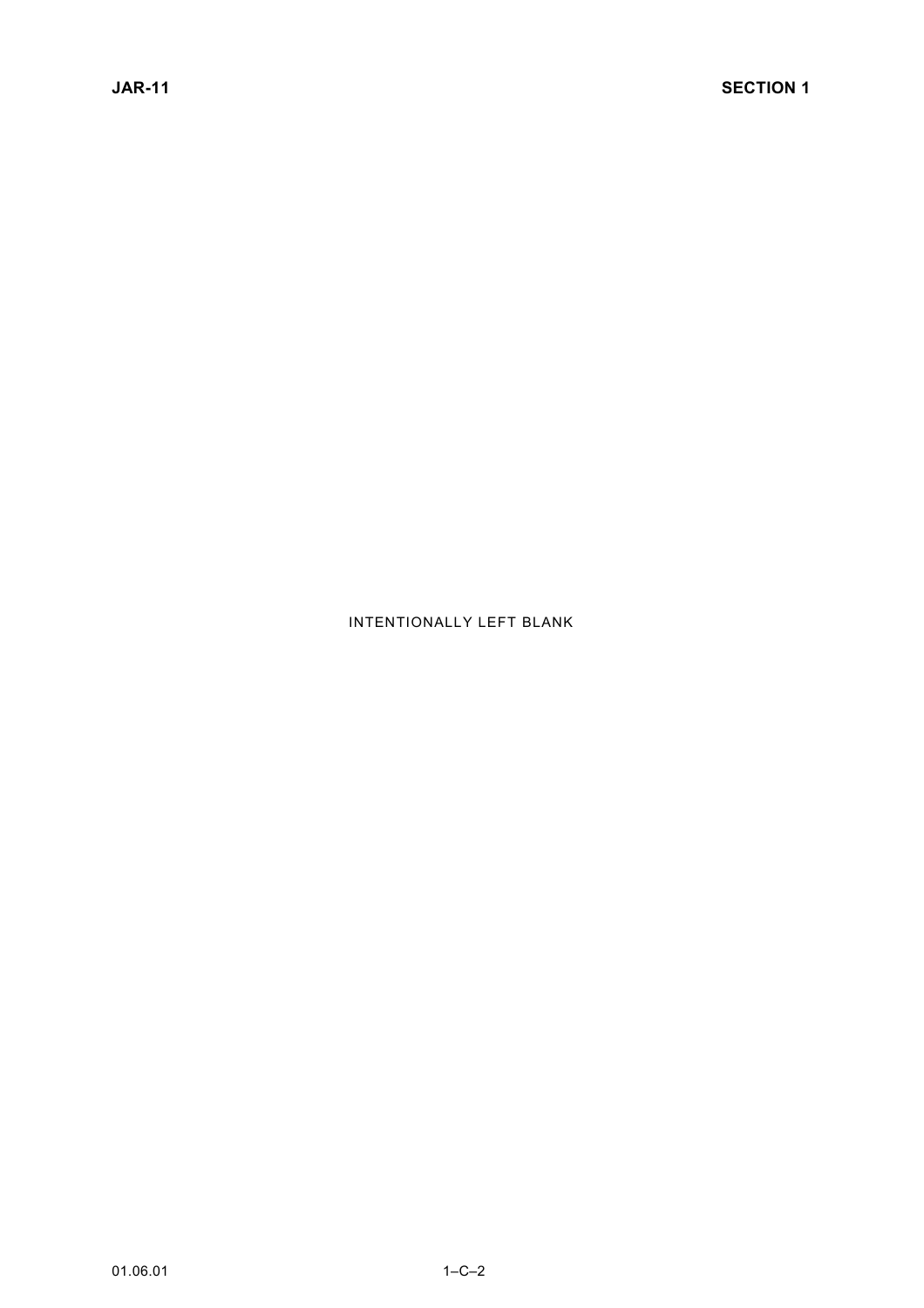### **SUBPART D – PROCEDURES FOR CONSULTATION FOR SPECIAL CONDITIONS**

## **JAR 11.140 Special Condition**

Requirements relative to Special Conditions are contained into JAR-21.

## **JAR 11.145 Criteria for consultation** (See ACJ 11.145).

(a) Important Special Conditions must be submitted to interested parties for comment before adoption.

(b) Irrespective of the criteria given in paragraph (a) of this Article, the applicant may request that the Special Condition be submitted for consultation prior to the adoption provided a justification for the action is submitted to the Authority. The Authority will decide if the request is to be agreed or not.

When a Special Condition has been agreed, the same special condition for another project should not be submitted to comments unless requested.

(d) If a consultation as reflected in paragraph (b) of this Article is requested, the applicant shall ensure that the Special Condition or the document describing that Special Condition does not contain any proprietary information or data.

### **JAR 11.150 Consultation** (See ACJ JAR 11.150)

(a) The decision to consult is made by the Certification Division and the Certification Sectorial Team following a proposal by the Certification Team.

(b) The interested parties to be consulted are those included in a generic list agreed by the JAAC (See ACJ 11.150(b)).

(c) The documentation sent out for consultation must include the text of the Special Condition and a justification for the Special Condition.

(d) Duration of consultation is 3 months but may be extended or reduced by the Certification Division in co-ordination with the Certification Sectorial Team. The Certification Division may also agree to extend the duration of consultation defined above upon justified request (see ACJ  $11.065(e)$ ).

JAR 11.150 (continued)

(e) Comments received will be reviewed and will be implemented in accordance with the Joint Certification/Validation procedures.

(f) Adoption of the Special Condition will be done in accordance with the Joint Certification/Validation procedures.

### **JAR 11.155 Publication** (See ACJ JAR 11.155)

All Special Conditions must be published within 6 months after the Type Certificate has been issued.

### **JAR 11.160 Review Process** (See ACJ 11.160)

Published Special Conditions must be reviewed regularly by the Certification Division in co-ordination with the Certification Sectorial Team to decide on the necessity to initiate developing amendments to JAR.